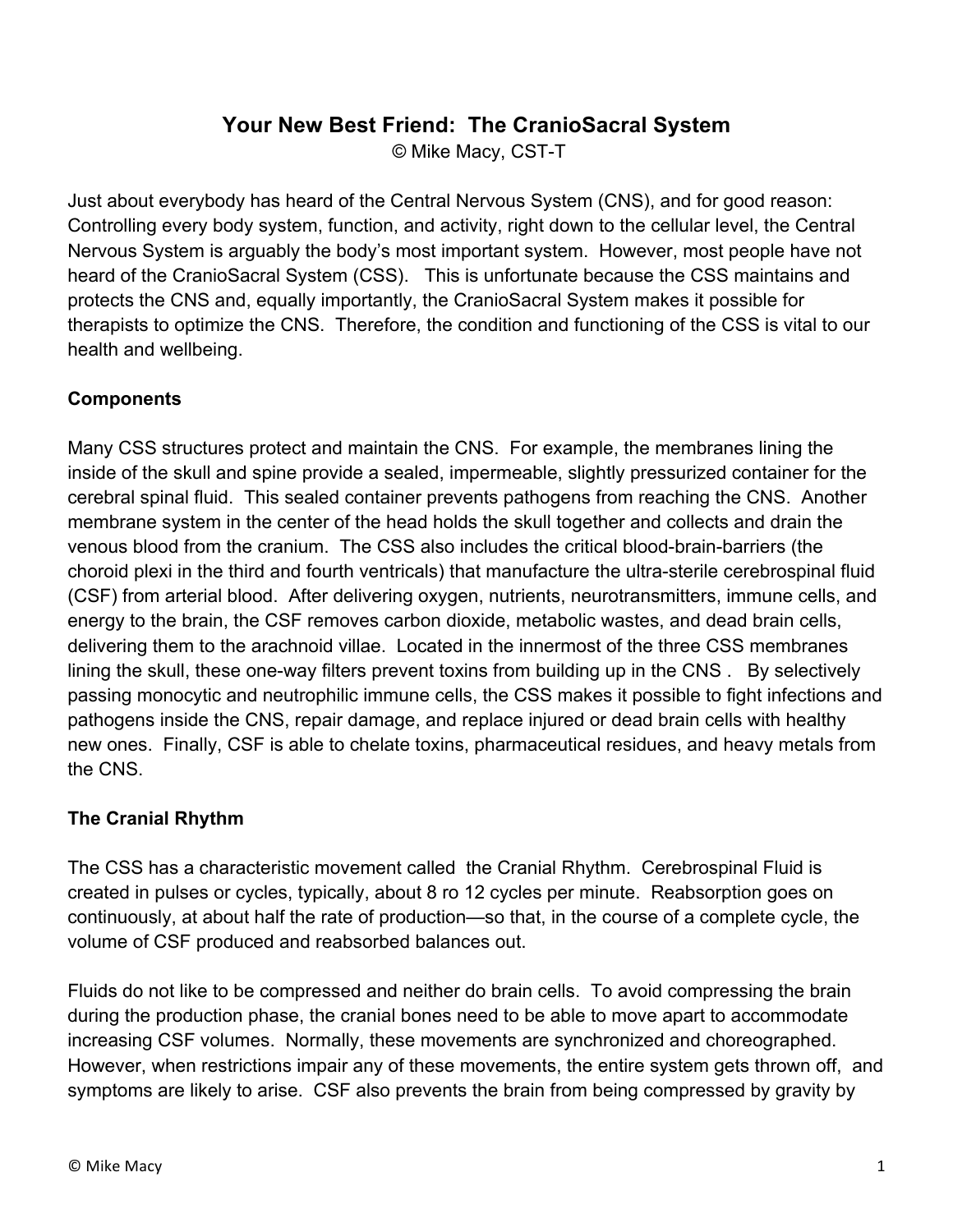providing buoyancy. Indeed, on average brains weigh about 1350 grams, but buoyed by CSF, their effective weight is a mere 40 grams. Were it not for floating on a virtual sea of CSF, the brain would be crushed by its own weight, much like a beached whale.

At any given time, the CNS includes about 130-150 ml (about  $\frac{1}{2}$  cup) of CSF. In the course of a day, the choroid plexi produce about 500 ml—slightly more than a pint--of CSF, meaning that the CSF is completely replaced about 3.5 times a day. Between the ages of 40 and 60, however, the rate of CSF production and exchange diminishes by about 50%. Regular CranioSacral Therapy may reduce or forestall this drop-off in CSF production and some of the related degenerative conditions currently attributed to "aging".

Stretch receptors across the sagittal suture between the left and right parietal bones help control the production/reabsorption cycles. During the production half of the cycle, the left and right parietal bones move apart at the suture until the stretch receptors signal the choroid plexi to stop production. As reabsorption continues and CSF volume falls, the parietals move towards each other. When the parietals approximate sufficiently, the receptors signal the choroid plexi to resume production. In the course of a day, the average person will have about 10,000 cycles. Although strongest in the head, the cranial rhythm can be felt everywhere in the body, making it a useful tool for finding and then releasing restrictions wherever they occur.

Throughout the day, the cranial rhythm spontaneously stops on its own accord to allow our bodies to switch out of operation mode into maintenance and repair. At such times, the body becomes visibly and palpably still. These still points can also be induced. Whenever significant healing occurs during bodywork, the cranial rhythm will usually be stopped. This "still point" clues the therapist that something significant is happening.

## **CranioSacral Therapy**

A CranioSacral Therapist's job is to optimize the CranioSacral System, by finding and releasing restrictions within and outside the Central Nervous System and enhancing the production and circulation of cerebrospinal fluid. CranioSacral Therapy provides direct access to the entire body, but especially the CranioSacral and Central Nervous Systems, and their substructures, allowing us to optimize both as well as many of the body's other systems, like the circulatory, immune, endocrine, digestive, respiratory, and musculoskeletal systems.

These restrictions may have been caused by infection or by physical, chemical, thermal, surgical, electrical, or emotional trauma. But wherever they are, and regardless of cause, these restrictions underlie many medical problems. Finding and releasing the restrictions allows the body to return to health. Anomalies in the cranial rhythm and motions of the cranial bones make it possible to find and release these restrictions, often years before symptoms arise. So whether your goal is to